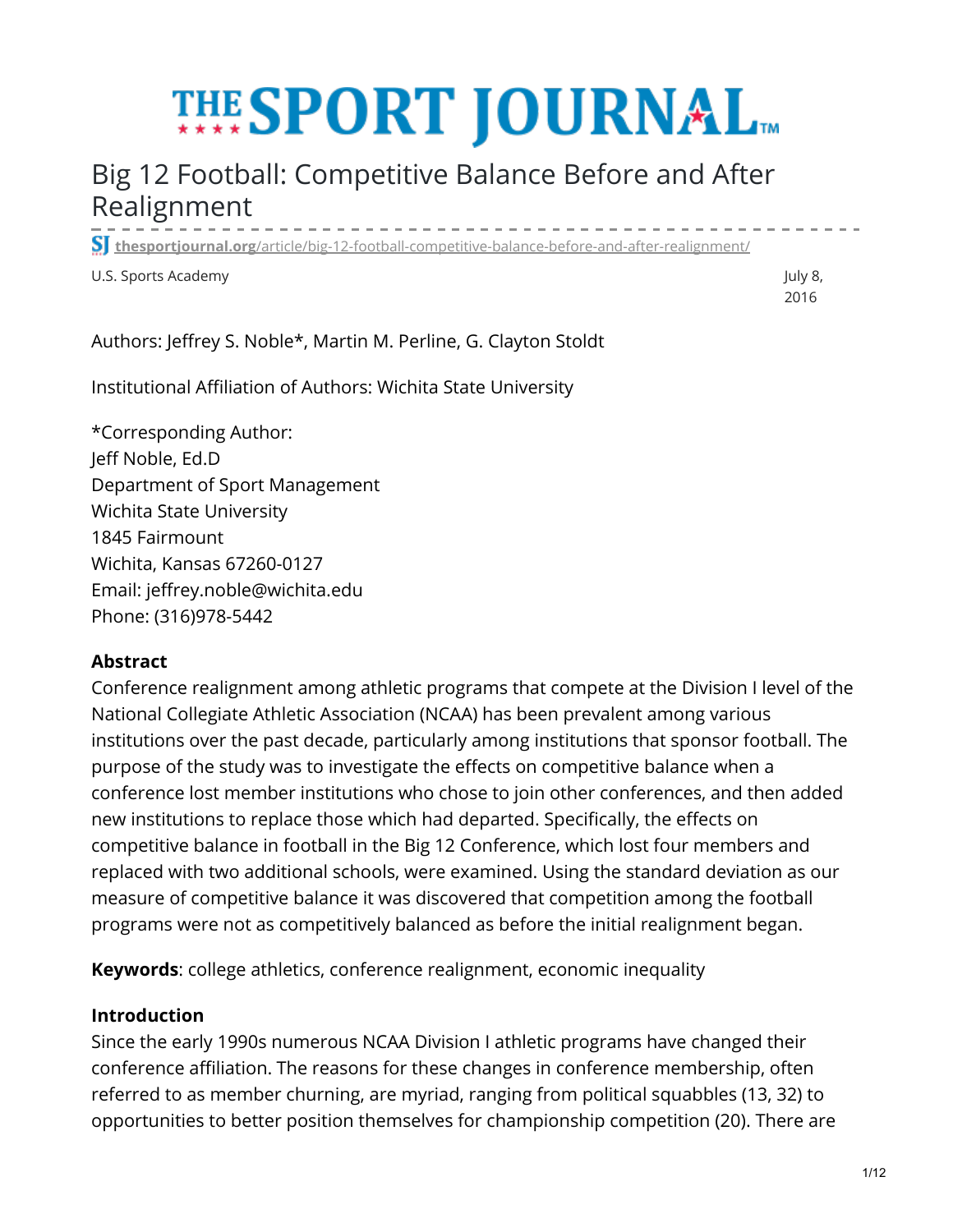also ethical dimensions to competitive balance in college sports, as providing a level playing field for member institutions is one of the goals of athletic conferences (25, 28). Economic considerations are also often a major factor in realignment decisions (8, 17, 30, 32).

Closely associated with the economic consideration is the need to increase competitive balance as it is related to revenue maximization because of its relationship to consumer demand (8, 9, 14, 24, 25). The uncertainty of demand hypothesis states that fan interest (e.g., ticket sales, television viewership) is higher for games between more equally matched opponents than for games featuring mismatches.

# **Research on Competitive Balance in College Football**

College football has been a common focus for analyses of competitive balance. Arguing that the NCAA operates as a cartel, Eckard (11) compared competitive balance in college football before and after NCAA enforcement began in 1952. Results indicated reduced competitive balance at both the national and conference levels. Sutter and Winkler (29) analyzed competitive balance in college football since the end of World War II, focusing on the effect of scholarship limits. Their study found conclusive results in regard to whether scholarship limits indeed enhanced competitive balance. An analysis of the impact of NCAA regulations conducted by Depkin and Wilson (6) went even further, examining more than 100 years of data. Using multiple measures, findings indicated a decrease in competitive balance over time. Depkin and Wilson (7) also examined the impact of NCAA sanctions on rules-breaking institutions with an assumption that a reduction in cheating would result in an increase in competitive balance. Finally, Dittmore and Crow (9) evaluated the impact of the Bowl Championship Series (BCS) on competitive balance involving the BCS's six founding conferences. They reported an increase in in-season competitive balance in all six conferences; however, an increase in between-season competitive balance was found in only half the conferences.

More specifically, multiple studies have addressed the impact of turnover in conference membership, or churning of members, on competitive balance in college football. Contrary to findings of many (but not all) of these studies, several of the projects found improved competitive balance for conferences that had experienced churning. Rhoads (25) examined the evolution of the Western Athletic Conference and Mountain West Conference over a 40 year period, concluding that most of the changes over time had resulted in improved competitive balance in football. Perline and Stoldt (22) studied changes in competitive balance in football during the 10 years before and after the Big 8 became the Big 12. Using multiple measures of competitive balance, they found a general trend toward improved balance following the formation of the expanded conference. Similarly, Perline et al. (23) compared competitive balance in football for Conference USA following member changes that occurred in 2005. Results were mixed, but indicated a slight improvement in competitive balance following the change.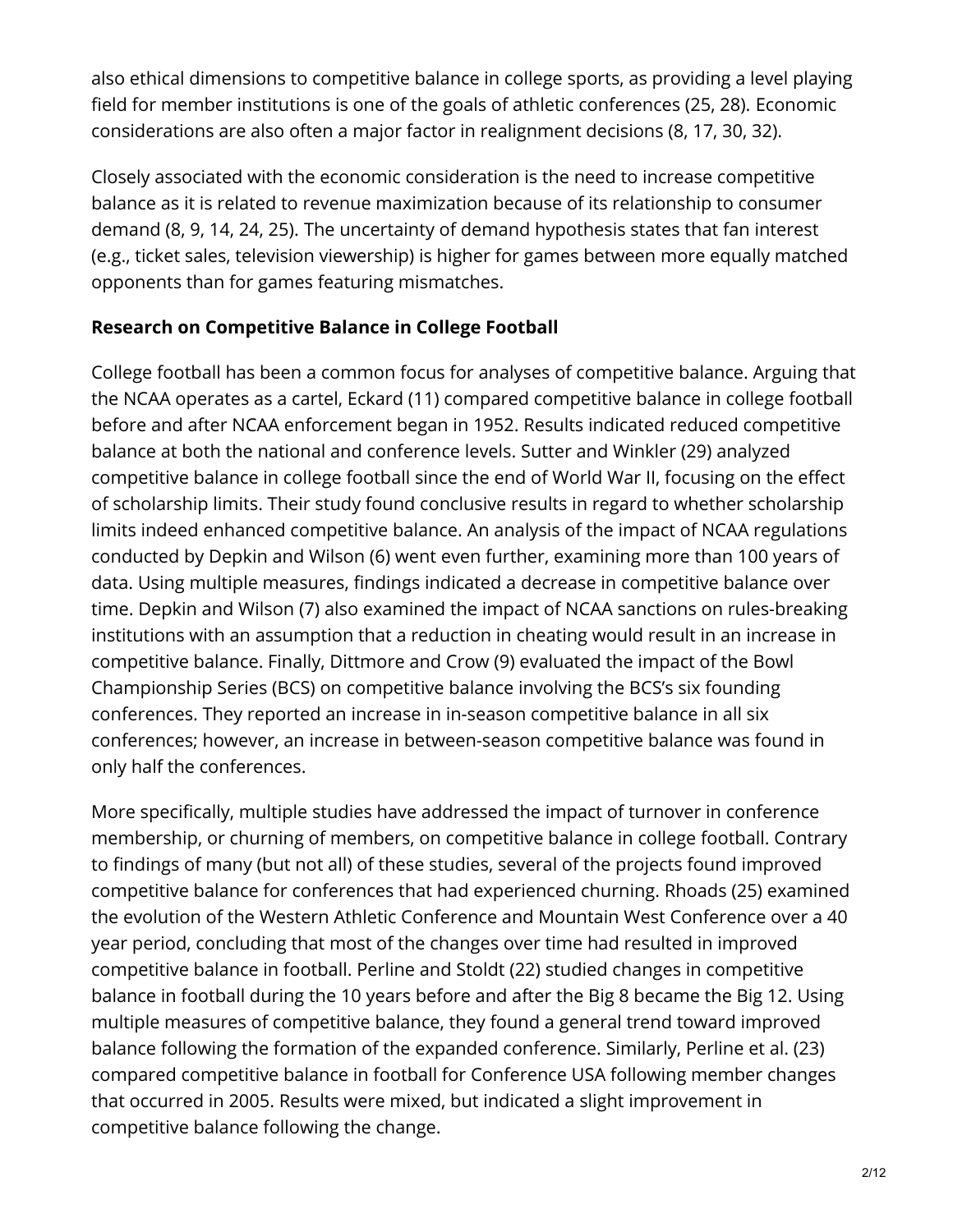Many of these studies concentrated on the competitive balance effects on the conference receiving the new members. It is not surprising that conferences expanding their memberships might view the effects on competitive balance in making their decision to admit new members, but what about the conference losing members? Given the fact that the conference losing members might need to scramble to find replacements, it could be hypothesized that those conferences losing members would find a decline in the competitive balance among its membership as the replacements would not be as perfectly a competitive balance fit as those original members.

The purpose of this study is to investigate the effects on competitive balance in a conference which has lost members, and thus needs to, often quickly, add new members to remain a viable conference. More specifically, we investigated the effects on competitive balance in football after the Big 12 Conference lost four members (Colorado, Nebraska, Missouri, and Texas A&M) between the 2010 and 2011 seasons, and then added two members (West Virginia and Texas Christian University) for the 2012 and following seasons.

# **History of the Big 12**

The Big 12 is a collegiate athletic conference consisting of ten schools. It is a member of the NCAA, where sports other than football compete at the Division I level. Football teams are classified in the Football Bowl Subdivision (FBS, formerly Division I-A), which houses the larger, more elaborate football programs (18).

The Big 12 Conference was formally established on February 24, 1994, as four programs from the former Southwest Conference – Texas, Baylor, Texas Tech, and Texas A&M – merged with the eight schools that made up the Big 8 Conference at the time – Colorado, Iowa State, Kansas, Kansas State, Missouri, Nebraska, Oklahoma, and Oklahoma State (1). This merger was brought forth by other conferences expanding their memberships in order to attract greater revenue from television deals, most notably the Southeastern Conference (SEC) and the Big 10 (10). With the original formation its 12 members competed in two divisions for football, with the Texas and Oklahoma schools making up the South Division, and the six northernmost schools comprising the North Division. The Big 12 began play in the fall of 1996, with the Texas Tech vs. Kansas State football game being the first-ever competition put on by the conference (34).

Realignment with the conference began in 2010, as some programs within the conference were becoming unhappy with how television revenues were distributed among conference members. Rumors sprung up about the conference disbanding as the result of other conferences showing interest in luring some of the more prominent programs of the Big 12 to join them (2). In June of that year, Colorado left to become a member of the Pac 10 and Nebraska departed to join the Big Ten Conference. This led to a restructuring of the revenue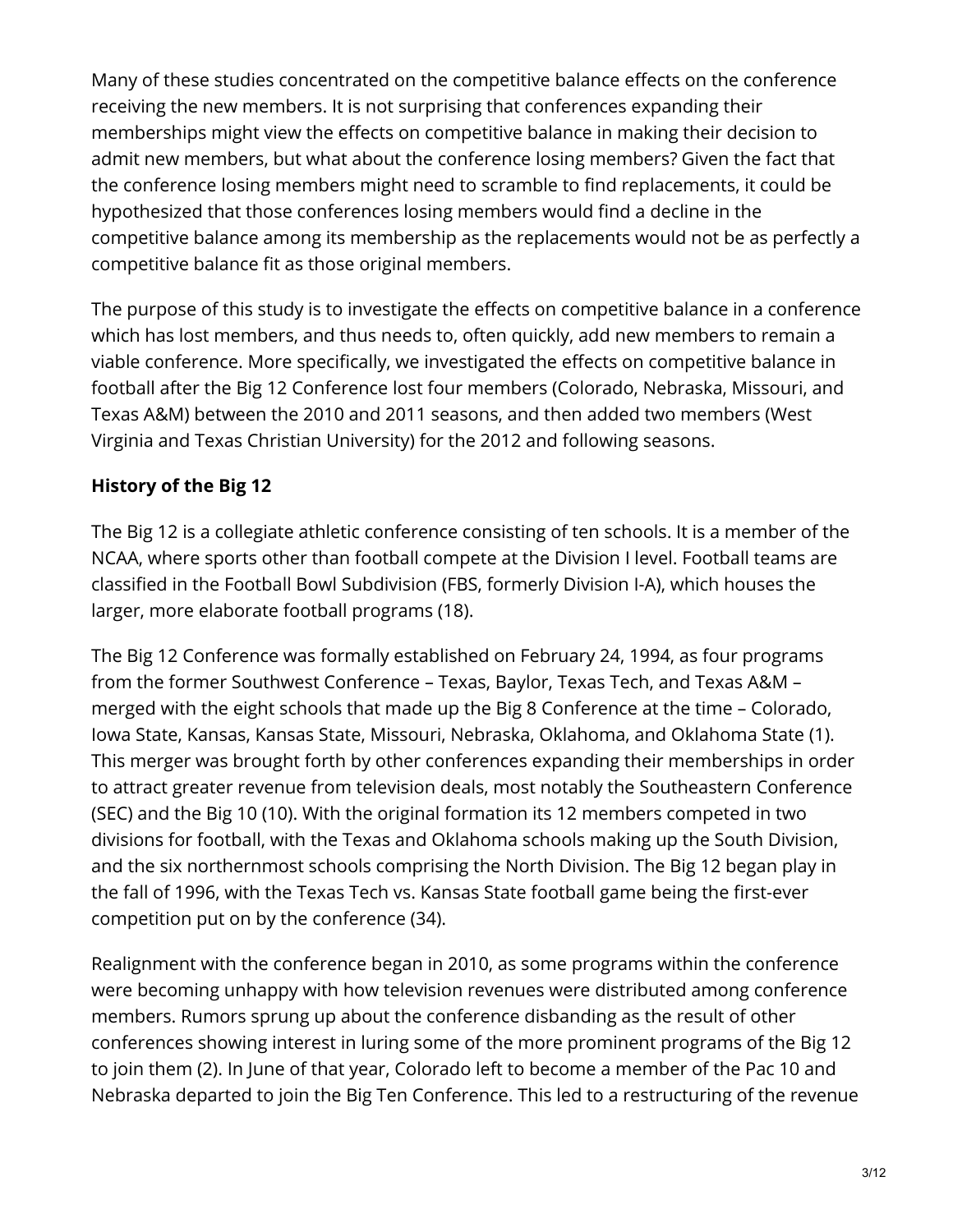agreement among the remaining schools, which guaranteed Texas, Oklahoma, and Texas A&M \$20 million each year, with the other schools splitting the rest of the revenues. It also permitted Texas to establish their own television network, the Longhorn Network (3, 10).

In September of 2011, Texas A&M accepted an invitation to join the SEC, once again leaving the Big 12 with only 9 members. As a result, the Big 12 extended an invitation to Texas Christian University (TCU) to join the conference (4). This was a controversial move at the time, as TCU had just accepted an invitation to compete in the Big East Conference. In October, TCU's Board of Trustees voted to accept the invitation, officially joining in July 2012. Later that year, Missouri also announced they were departing the Big 12 for the SEC, once again leaving the Big 12 with only nine members. Anticipating this move, the conference accepted West Virginia as their replacement (33). Since that addition, the Big 12 has maintained a steady membership with those ten programs.

# **Measuring Competitive Balance**

Several methods have commonly been used to measure competitive balance. The most appropriate of these methods often depends on what the researcher is attempting to specifically measure. Methods most appropriate for measuring competitive balance within a given season may be different from those used to measure competitive balance between seasons (16).

Possibly the method most often used to measure competitive balance within a conference, in a given season, is the standard deviation of winning percentages. Since there will (outside of a tie) always be one winner and one loser for each game, the average winning percentage for the conference will always need be .500.

In order to gain insight into competitive balance we would need to measure the dispersion of winning percentages around this average. To do this we can measure the standard deviation. This statistic measures the average distance that observations lie from the mean of the observations in the data set.

# **Standard Deviation Formula**

The larger the standard deviation, the greater is the dispersion of winning percentages around the mean, the thus the less the competitive balance. If all teams have winning percentages of .500, there would be a standard deviation of zero and there would be perfect competitive balance.

# **Formula for Ideal Standard Deviation**

 $\sigma = \sqrt{\Sigma (WPCT - .500)^2}$ 

Ν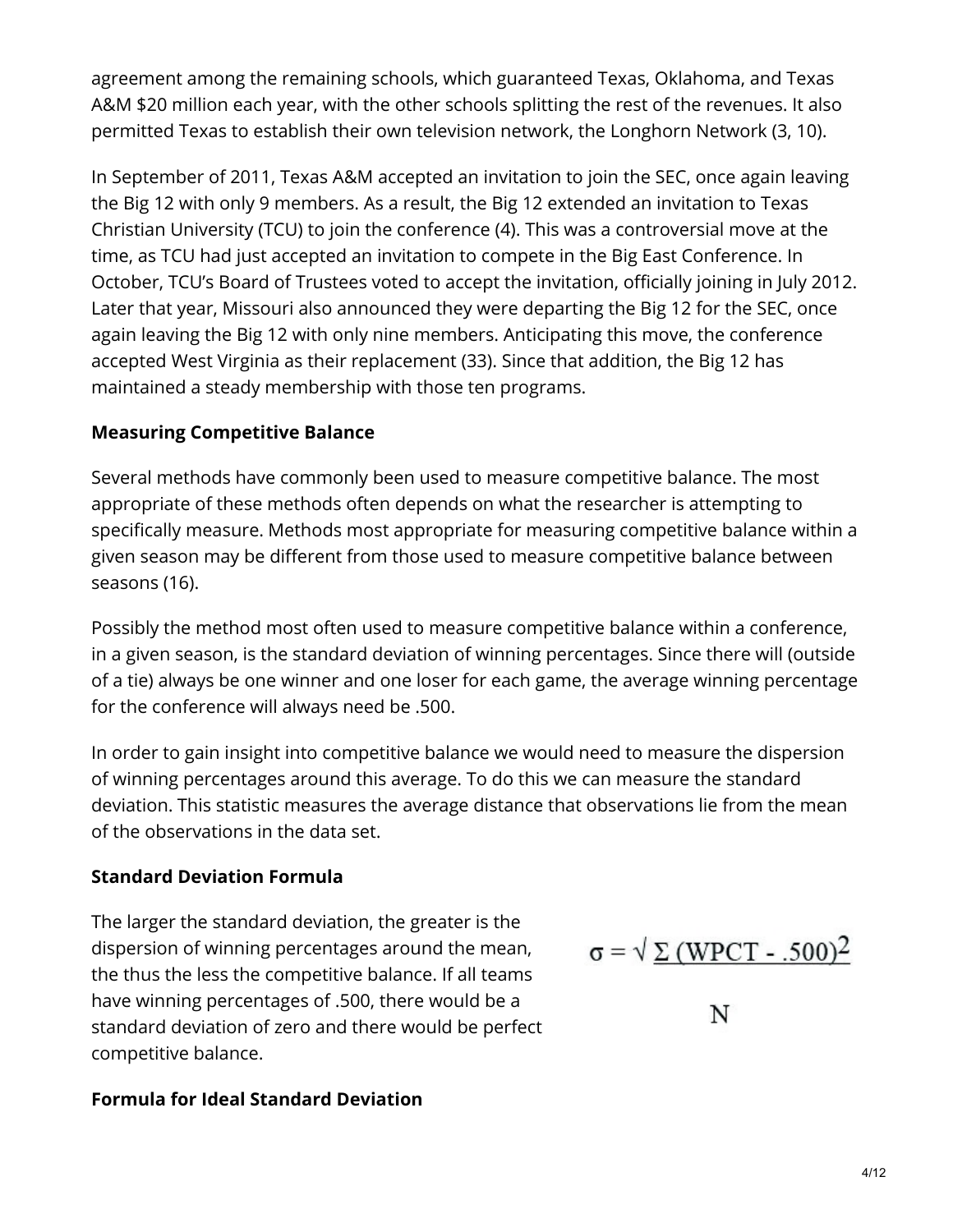Using the actual standard deviation in our case does present a potential problem. This occurs because, all things being equal, it is a likelihood that the larger the number of conference games played, the more likely there will be less deviation of winning percentages, since various lucky breaks, injuries, etc. will, over time, even out. Since the Big 12 played eight conference football games in 2010, and nine games in 2012-2014 an adjustment needs be made. This adjustment entails finding the ideal competitive balance in which each team has a 50 percent chance of winning each game. This ideal can be measured as

## **Results**

 $\sigma$  = 0.5 / $\sqrt{N}$ Table 1 displays the winning percentages for the Big 12 Conference for the year 2010 when the original twelve institutions still competed, and 2012-2014 after the departure of Nebraska, Colorado, Missouri and Texas A&M, and the addition of West Virginia and TCU. Table 1 also displays the standard deviations and ratios of the actual standard deviation to the ideal standard deviation for these years.

As indicated in Table I, the standard deviation for the year 2010 prior to the breakup was .228, and the three year mean after the breakup and addition of the two new members, was .273. Possibly a better comparison would be the ratio of the actual standard deviation to the ideal standard deviation. In this case the ratio increased from 1.29 before the breakup to a three year mean of 1.63 after the break up. This amounted to an approximate 26% increase. These results were consistent with the prediction that the competitive balance would decease as the Big 12 needed to scramble to find replacements for the four departing members.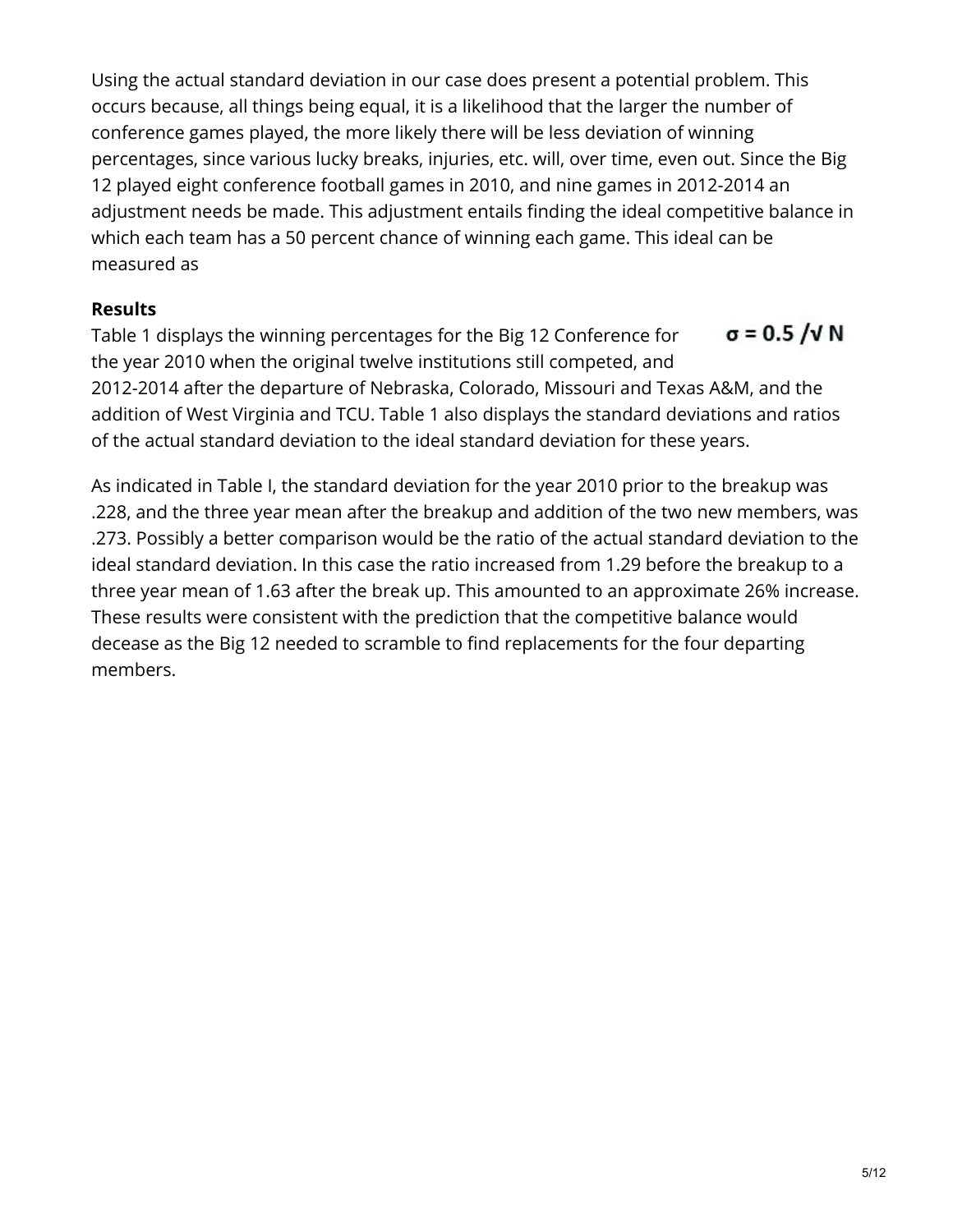#### **TABLE 1**

#### BIG 12 CONFERENCE FOOTBALL WINNING PERCENTAGES

#### STANDARD DEVIATIONS AND ACSD/IDSD RATIOS

|                           |      |               |                | 2010 2012 2013 2014 2015 |           |
|---------------------------|------|---------------|----------------|--------------------------|-----------|
| Oklahoma State            |      |               |                | .750 .556 .778 .444 .778 |           |
| Kansas State              |      | .375 .889     |                | .556 .778 .333           |           |
| Baylor                    |      | .500 .444     |                | .889 .889 .667           |           |
| Oklahoma                  |      |               | .750 .889 .778 |                          | .556 .889 |
| Missouri                  | .750 |               |                |                          |           |
| Texas                     |      |               |                | .250 .556 .778 .556 .444 |           |
| Texas A&M                 | .750 |               |                |                          |           |
| <b>Iowa State</b>         | .375 |               |                | .333 .222 .000 .222      |           |
| Texas Tech                |      |               |                | .375 .444 .444 .222 .444 |           |
| Kansas                    |      | .125 .000     |                | .111 .111 .000           |           |
| Colorado                  | .250 |               |                |                          |           |
| Nebraska                  | .750 |               |                |                          |           |
| Texas Christian           |      | .444          |                | .222 .889 .778           |           |
| West Virginia             |      | .444          |                | .222 .556 .444           |           |
| <b>Standard Deviation</b> |      |               |                | .228 .245 .278 .295 .264 |           |
| Ideal Standard Devi.      |      | $.177$ $.167$ |                | .167 .167 .167           |           |
| Ratio IDSD/ACSD           |      | 1.29 1.47     | 1.66           |                          | 1.77 1.58 |

One indication of the decrease in competitive balance with the addition of the new teams was the distance between the team with the best record and the team with the worst record. In the original Big 12 (2010), the range after the change was .625 (.125-.750), whereas the range varied from .889 (.000-.889) in 2012, 2014, and 2015 with a slightly smaller range of .778 (.111-.889) in 2013. While this variation could not be specifically attributed to the particular teams coming and going, the range, from top to bottom, increased considerably after the departure of Texas A&M, Nebraska, Colorado, and Missouri, and the addition of West Virginia and TCU.

#### **Discussion**

This study presents an interesting lens through which to view the effects of changes in conference membership on competitive balance in football, the sport commonly identified as being the driving force in recent conference realignment (12, 23). Previous studies (22, 23,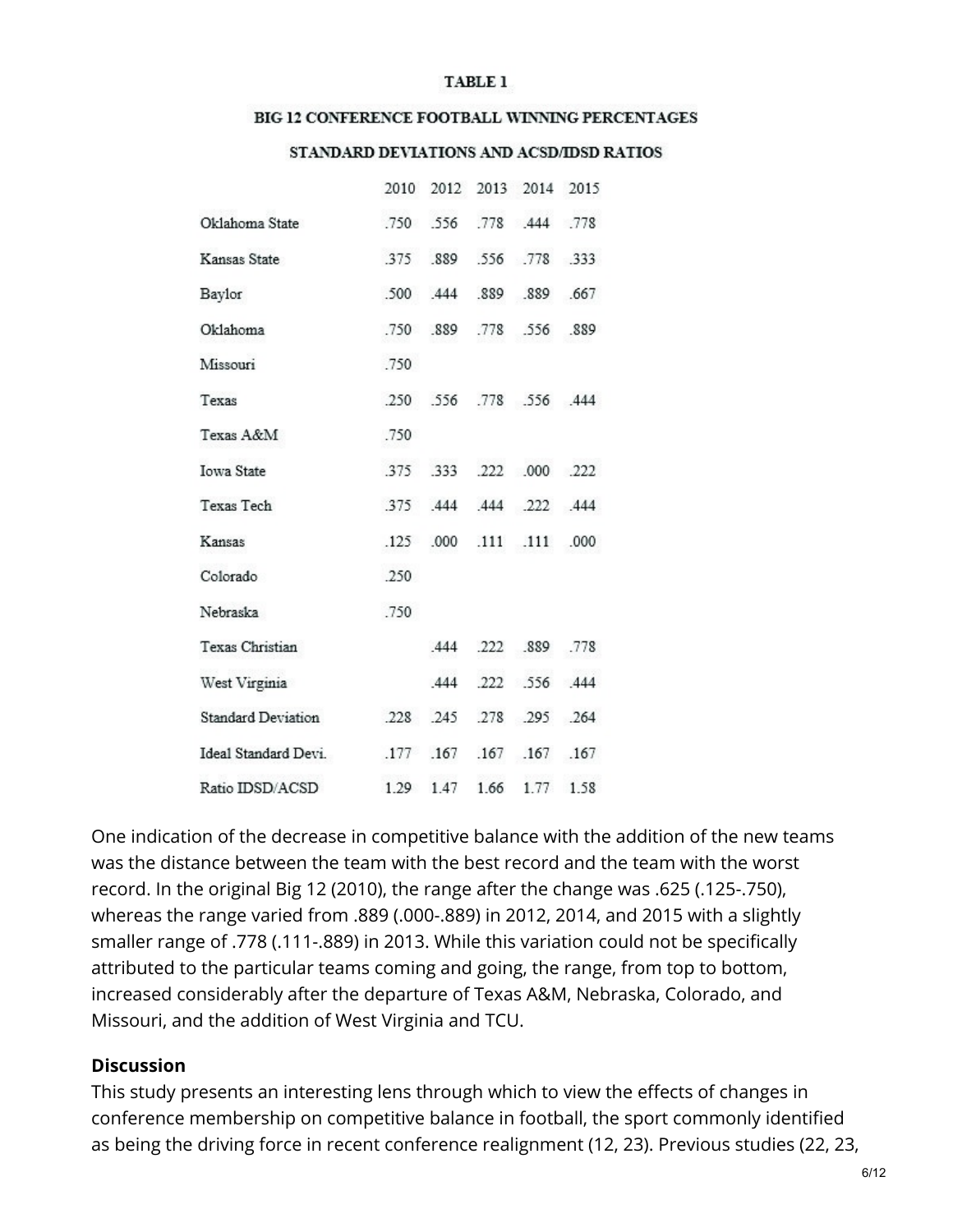25) have found that conferences have achieved greater levels of competitive balance in football after churning members. However, in the previous examination of the Big 12 (22), the conference had expanded, proactively seeking additions to enhance its conference membership. In the present case of the Big 12, the conference suffered the unwanted loss of four members before hurriedly reacting by adding two—TCU and West Virginia. The resultant 10-team conference has been described by insiders as "Inherently unstable" and described by David Boren, president at Oklahoma, as "psychologically disadvantaged" as it pertains to the College Football Playoff (27).

Of particular interest was the fact that for the three years after the breakup the standard deviation continued to rise. One would expect that if this rising trend continued, the conference members would make some adjustments to correct for this imbalance. This is predictable, as one would expect a certain dynamism to take place as the various institutions began to adjust to the level of commitment of their competitors, and consequently some sort of movement toward a convergence would be established with a greater competitive balance among these institutions. There did appear to be some indication that such a movement was taking place, as the standard deviation fell from .295 in 2014, to .264 in 2015. While still considerably higher than the standard deviation of .228 the last year of the original Big 12, it was an improvement over 2013 and 2014. Though it would be difficult to suggest this was a trend, it at least suggested that possibly some adjustments were taking place among the member institutions leading to a more competitive conference.

Having said this, it must be pointed out that efforts to bring about more competitive balance are often stifled by various institutional variables that make anything approaching complete competitive balance very difficult to achieve.

Although conferences are intended to include institutions that are somewhat similar in their commitment to intercollegiate sports, it is a known fact that there is considerable inequality of expenditures, even within conferences. Those with the nicer facilities, a winning tradition, and a deeper pocketbook are more likely to continue to attract the better talent making competitive balance more difficult to achieve.

On the other hand, there are some changes in intercollegiate athletics that could lead to improvements in competitive balance. For instance, a decrease in the number of football scholarships could improve competitive balance by spreading the available talent among more teams. Similarly, it is likely that the use of relegation and promotion as practiced in soccer, i.e., European football, could redistribute the teams to more similar conferences, thus leading to improved competitive balance (26). The fact that neither of these changes, particularly the latter, are likely to take place suggests that there will no doubt always be some constraints on competitive balance.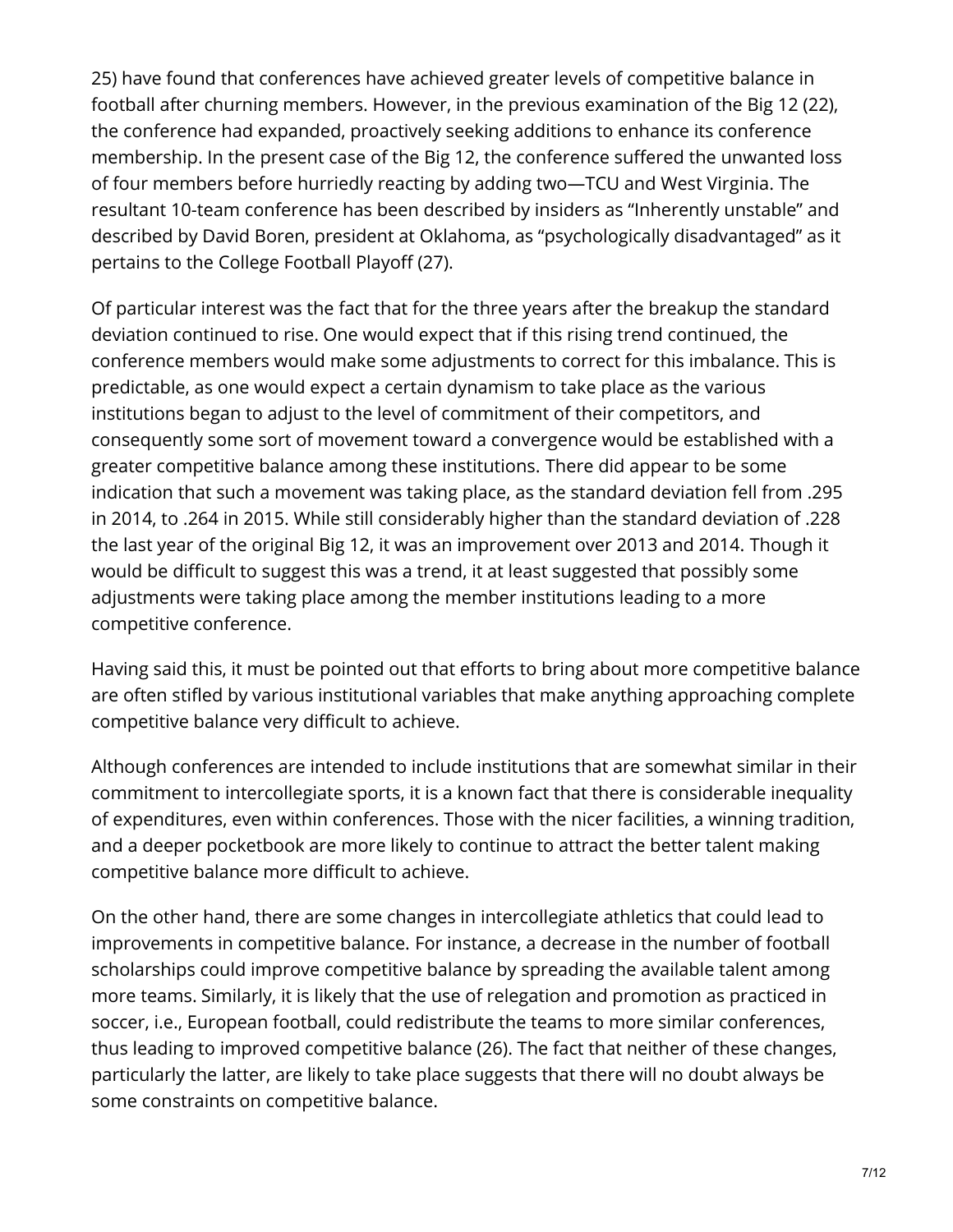# **Conclusions**

The purpose of the study was to investigate the effects on competitive balance when a conference lost member institutions who chose to join other conferences, and then added new institutions to replace those which had departed. Our hypothesis was that after a conference lost members, it might need to scramble to find replacements and thus not be as competitively balanced as before the initial churning began. In testing this hypothesis we investigated the Big 12 Conference, which lost four members between the 2010 and 2011 seasons and replaced those departed members with two additional schools in the 2012 season and remain as of this writing. The results suggested that, at least for the Big 12 Conference, our hypothesis was verified. Using the standard deviation as our measure of competitive balance we found that the standard deviation was considerably higher after the addition of West Virginia and TCU (2012-2015) when compared to the period when the original members of the Conference were still intact (2010).

# **Limitations**

Given the recent reconfiguration of the Big 12, we could only test our hypothesis for four years. It would be interesting to pursue this investigation over a longer period of time to see if the original hypothesis prevailed. Certainly, over time the conference could add or drop teams which could improve the competitive balance.

From another perspective it would have been worthwhile to see how the departing schools from the Big 12 effected competitive balance in the conferences to which they migrated. Unfortunately, since the four departing schools went to three different conferences, these small changes would not be expected to make any significant change to the competitive balance in the new conferences.

Indeed, competitive balance is not the only factor that is important when a conference chooses to add members. Nwosu's model for assessing the attractiveness of expansion candidates includes increased revenue, increased exposure, athletic prestige, academic prestige, team travel and alumni proximity as additional relevant factors (21). Nevertheless, given these other factors, one would expect to find conferences seeking to add institutions with similar athletic programs, as this would allow for a certain degree of competitive balance. To the extent that fan interest, and thus revenue, are often related to competitive balance it is expected that efforts to gain, maintain, and augment competitive balance would be an in important criterion for membership. This would appear to be particularly important in the case of football for the Big 12.

# **Applications in Sport**

The findings of this study illustrate four applications relevant to conference sport administrators. First in a climate of member churning, those leagues that are proactive in retaining and/or attracting new members seem likely to be in better position to maximize benefits than those in reactive mode. Evidence pertaining to competitive balance in football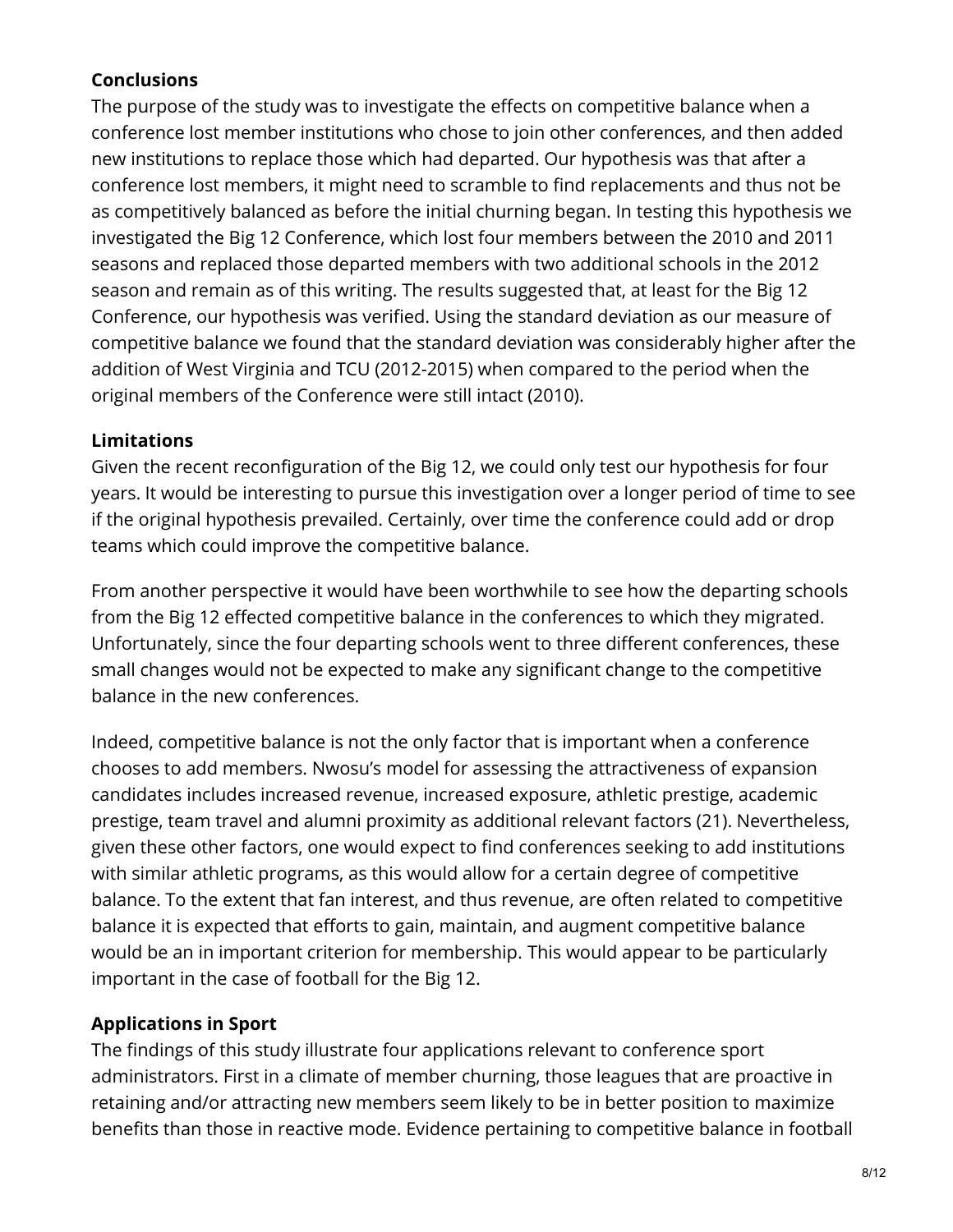suggests as much. Rhoads' (2004) analysis of the effects of member churning in the Western Athletic Conference and Mountain West Conference was based on six shifts in membership. Five of those six were of a proactive nature, and the resulting overall trend was increased competitive balance. Further, and as previously indicated, Perline and Stoldt (22) reported enhanced competitive balance in the Big 12 after that conference proactively attracted new members. This study revealed decreased competitive balance in football after the conference suffered defections.

A second application underscores the importance of conference and institutional administrators adopting provisions to prevent or minimize member defections. Leibovitz (15) addressed a range of such actions, largely focusing the discussion on the Big 12 in the aftermath of Nebraska's defection. Noting the priority of conference stability, Liebovitz (15) recommended media revenue sharing and rights pooling as the best mechanisms to employ, assuming a conference has leverage to secure such agreements from its members.

A third application is that conference and institutional administrators must accept that conference member churning looms as an issue warranting ongoing attention. A review of the last five years at the NCAA Division I level reveals the following (19):

- 2011: Five changes involving four conferences and one independent.
- 2012: 16 changes involving 11 conferences.
- 2013: 21 changes involving nine conferences and two independents.
- 2014: Six changes involving five conferences.
- 2015: One change involving one conference and an independent.

The five-year total at the NCAA Division I level is 49 changes made. And while the pace of the changes has slowed over the last two years, the landscape is hardly settled. Comments by the University of Oklahoma president in summer 2015 regarding the Big 12's disadvantaged status sparked a wave of speculation about potential changes on the horizon (27). Even if additional changes do not occur in the short term, the longer term picture is less settled as various conference media contracts expire and conferences, their member institutions, and their media partners continue to face financial pressures in a dynamic environment.

## **References**

**1.** Barnhouse, W. (2011, July 1). Act one. Retrieved from http://www.big12sports.com/ViewArticle.dbml?ATCLID=205177571

**2.** Barnhouse, W. (2011, July 7). Ten days in June. Retrieved from http://www.big12sports.com/ViewArticle.dbml?&&DB\_OEM\_ID=10410&ATCLID=205177474

**3.** Barnhouse, W. (2011, July 8). Looking to the future. Retrieved from http://www.big12sports.com/ViewArticle.dbml? &DB\_LANG=C&ATCLID=205177573&DB\_OEM\_ID=10410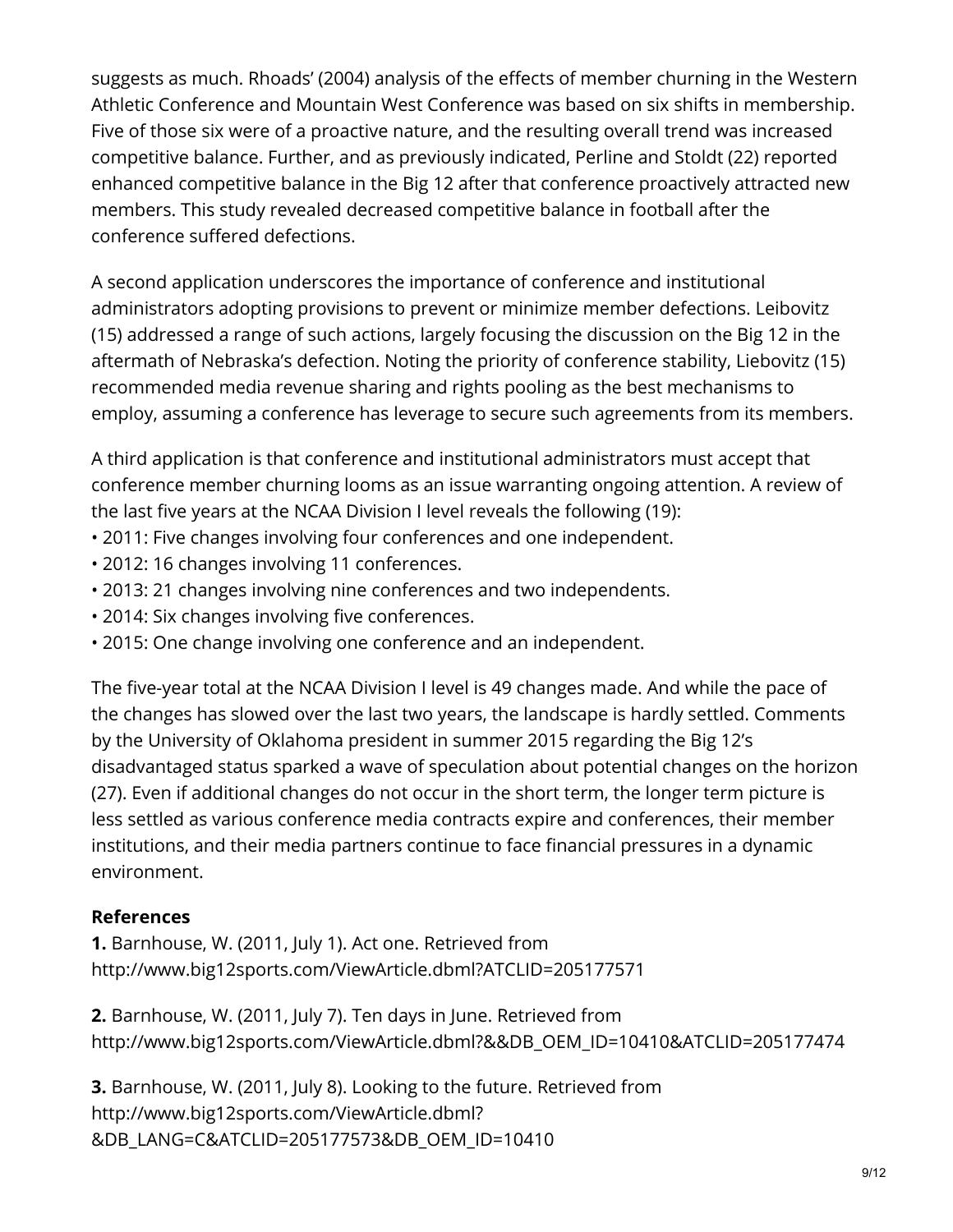**4.** Big 12 Board of Directors authorizes expansion. (2011, October 6). Retrieved August 7, 2015 from http://www.big12sports.com/ViewArticle.dbml?ATCLID=205311929

**5.** Caro, C.A. & Benton, C.F. (2012). The great divide: Examining football revenue among FBS schools. International Journal of Sports Science and Coaching, 7 (2), 345-369.

**6.** Depken II, C.A., & Wilson, D. (2004a). Institutional change in the NCAA and competitive balance. In J. Fizel & R. Fort. (Eds.). Economics of College Sports (pp. 197-210). Westport, CT: Praeger.

**7.** Depken II, C.A., & Wilson, D. (2004b).The impact of cartel enforcement in NCAA Division I-A football. In J. Fizel & R. Fort. (Eds.). Economics of College Sports (pp. 225-244). Westport, CT: Praeger.

**8.** Depken II, C.A., & Wilson, D. (n.d). The uncertainty outcome hypothesis in college football. Department of Economics, University of Texas-Arlington. Retrieved from http://belkcollegeofbusiness.uncc.edu/cdepken/P/UOH12.pdf

**9.** Dittmore, S. W., & Crow, C. M. (2010). The influence of the Bowl Championship Series on competitive balance in college football. Journal of Sport Administration & Supervision, 2(1), 7-19.

**10.** Dosh, K. (2013). Saturday millionaires: How winning football builds winning colleges. New York: Wiley.

**11.** Eckard, E.W. (1998). The NCAA cartel and competitive balance in college football. Review of Industrial Organization, 13, 347-369.

**12.** Fort, R. & Quirk, J. (1999). The college football industry. In J. Fizel, E. Gustafson and L. Hadley (Eds.) Sports economics: Current research (pp. 11-26). Westport, CT: Praeger.

**13.** Halliburton, S. (2011, August 25.) Aggies dip a more formal toe into realignment waters. Austin American-Statesman.

**14.** Humpreys, B. (2002). Alternative measures of competitive balance. Journal of Sports Economics, 3, (2), 133-148.

**15.** Leibovitz, B.L. (2012). Avoiding the sack: How Nebraska's departure from the Big 12 changed college football and what Athletic conferences must do to prevent defection in the future. Marquette Sports Law Review (22), 2. 675-699.

**16.** Leeds, M. & von Allmen, P. (2005).The Economics of Sports. Boston: Pearson-Addison Wesley.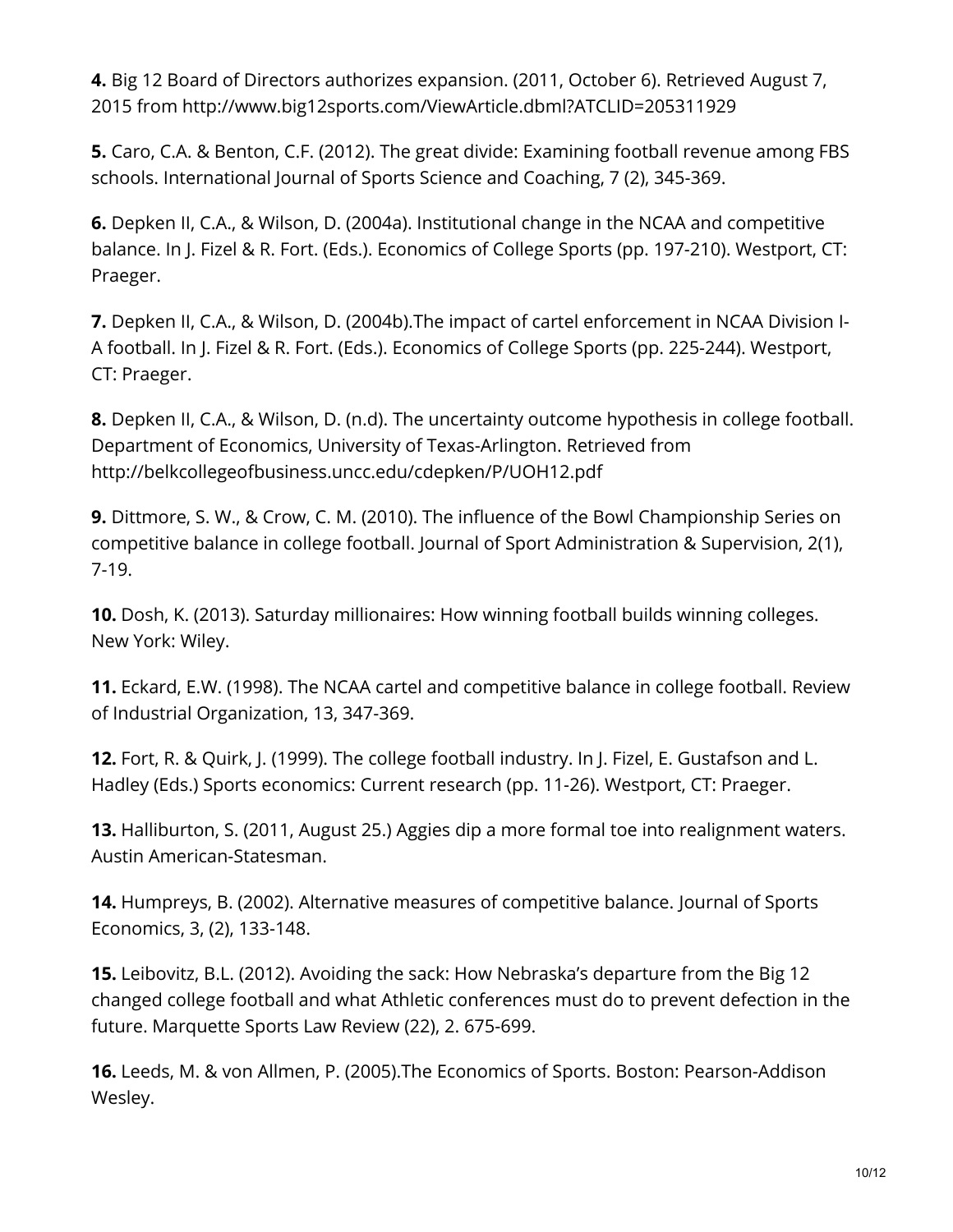**17.** Mitchell, K. (2011, October 26). Part one: 5 reasons you can't blame conference realignment. Retrieved from http://www.examiner.com/article/part-one-5-reasons-you-cant-blame-conference realignment

**18.** NCAA Division I. (n.d.). Retrieved August 3, 2015, from http://www.ncaa.org/about? division=d1

**19.** NCAA football conference realignment. (2015). Los Angeles Times. Retrieved from http://graphics.latimes.com/storyboard-la-sp-football-conference-moves/

**20.** NewsCore. (2012, May 18). Report: Boise St. set on Big East move. Retrieved from http://www.statesman.com/sports/collegefootball/texas-a-m-leaves-big-12-1809226.html

**21.** Nwosu, G.K. (2012, July 23). The realignment rating index: A new lens for assessing NCAA conference realignment. Winthrop Intelligence. Retrieved from http://winthropintelligence.com/2012/07/23/rri/

**22.** Perline, M.M. & Stoldt, G.C. (2007). Competitive balance and conference realignment: The case of Big 12 football. The Sport Journal, 10 (2). http://www.thesportjournal.org/2007Journal/Vol10-No2/Perline08.asp

**23.** Perline, M.M., Stoldt, G.C., & Vermillion, M. (2013). Competitive balance in Conference USA football. The Sport Journal, 14(1), http://thesportjournal.org/article/competitivebalance-in-conference-usa-football-the-effects-of-membership-churning/

**24.** Rein, I., Kotler, P., & Shields, B. (2006). The elusive fan. New York: McGraw-Hill.

**25.** Rhoads, T.A. (2004). Competitive balance and conference realignment in the NCAA. Paper presented at the 74th Annual Meeting of Southern Economic Association, New Orleans, LA.

**26.** Sanderson, A.R. & Siegfried (2003). Thinking About Competitive Balance. Journal of Sports Economics, Vol 4 No. 4, November 2003 pp. 255-279.

**27.** Schroeder, G. (2015, July 1). No need for Big 12 to rush to action on David Boren's expansion talk. USA Today. Retrieved from http://www.usatoday.com/story/sports/ncaaf/big12/2015/06/30/conference-expansiondavid-boren-oklahoma/29539903/

**28.** Staurowsky, E.J. & Abney, R. (2011). Intercollegiate athletics. In P.M. Pedersen, J. Parks, J. Quarterman, & L. Thibault (Eds.) Contemporary Sport Management (4th ed., pp. 142-163). Champaign., IL: Human Kinetics.

**29.** Sutter, D. & Winkler, S. (2003). NCAA scholarship limits and competitive balance in college football. Journal of Sports Economics, 4 (1), 3-18.